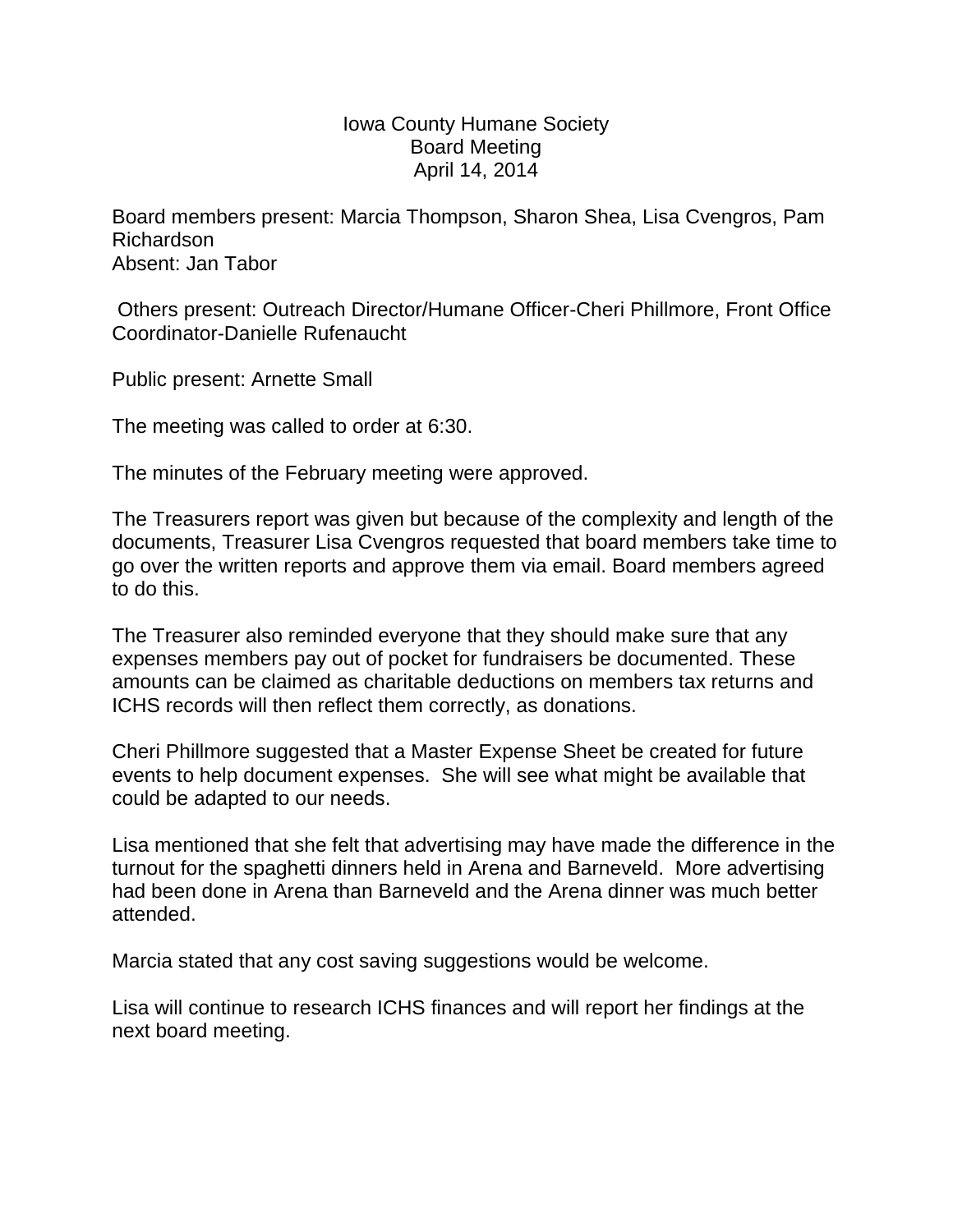Managers Reports

The Kennel Manager report was given and accepted.

The Office Coordinator report was given and accepted.

Cheri reminded everyone that cats being brought to the shelter would only be considered "stray" if the person bringing them in had not been feeding or caring for them for any length of time. If the cat had been fed or sheltered by anyone for 7 days (per Wisconsin statutes), that person would be considered the "owner" and the cat would be a surrender and not a stray.

Arnette suggested that the adoption forms be amended to include a request that the person filling out the form tell us how they became aware of ICHS. That will allow for better tracking of which advertising is most effective.

The Outreach and Humane Officer report was given and accepted.

Committee Reports

AWE committee continues to work on plans for configuring the outdoor kennels.

On Sunday 4/13/14 Americore volunteers were in the area and contacted the shelter to volunteer with any jobs that needed to be done. They were able to construct a much needed large (45'x60') outdoor play yard which was immediately put to good use by several of our dogs. They then helped the volunteers walk dogs. They may be available for other future projects.

Lisa suggested that ICHS might be able to request more help from this group through a grant process. She will look into this.

Some of the smaller outdoor fence panels have been discarded due to poor condition. They will go to salvage.

Fundraising--no report

Buildings and Grounds

Marcia met with Scott Lindh to discuss the best way to insulate the ceiling space in the ICHS building. "Focus on Energy" will be contacted to see if there are any funds available for help with this project. This might be a project where the Americore Volunteers could be very helpful if they are available.